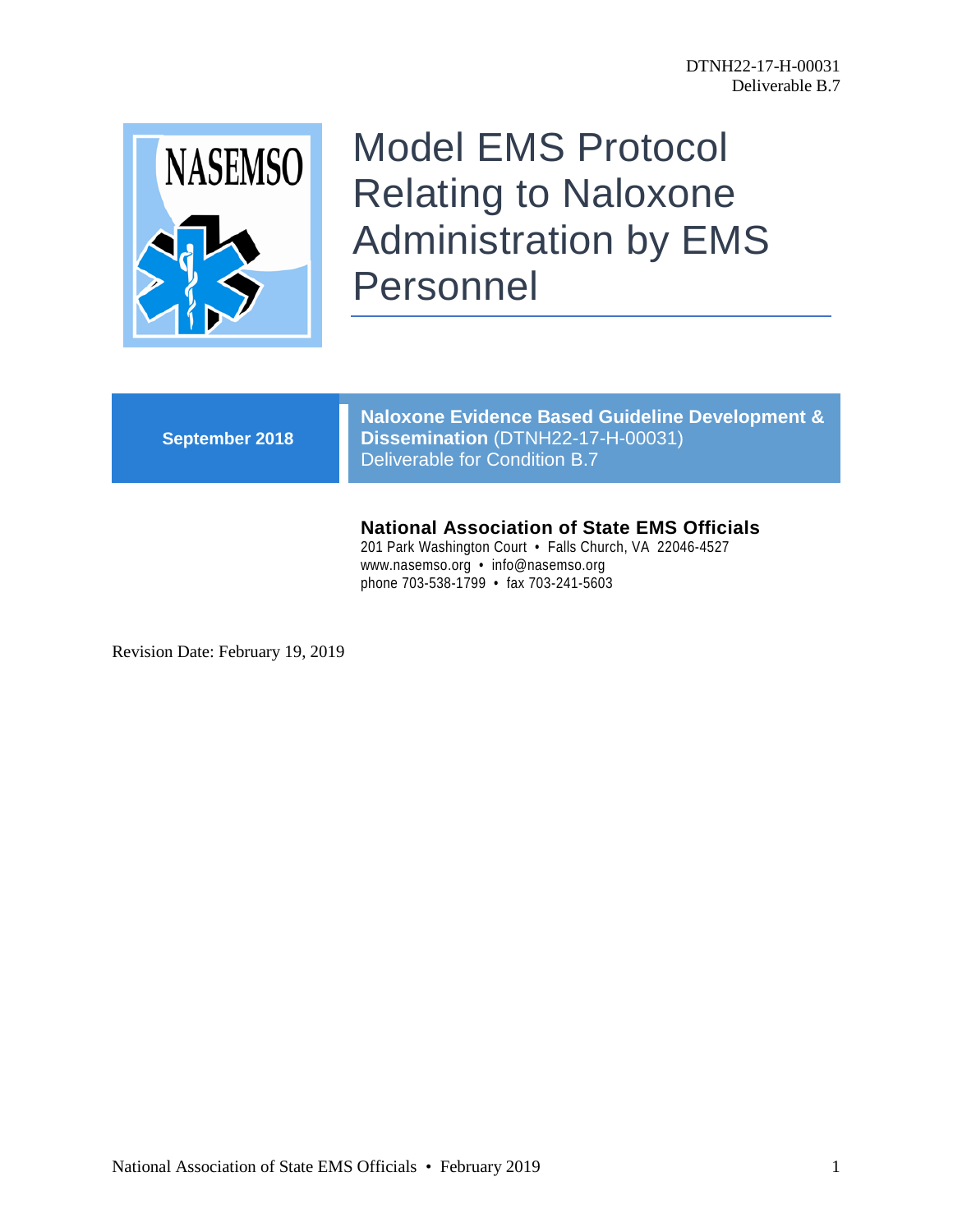# **Acknowledgements**

This document was produced with support from the US Department of Transportation, National Highway Traffic Safety Administration (NHTSA), Office of Emergency Medical Services (OEMS) and the Health Resources and Services Administration, Maternal and Child Health Bureau's EMS for Children Program (EMSC) through cooperative agreement DTNH2217H00031.

The contents of this report are solely the responsibility of the authors and do not necessarily represent the official views of NHTSA.

© National Association of State EMS Officials (NASEMSO). All rights reserved.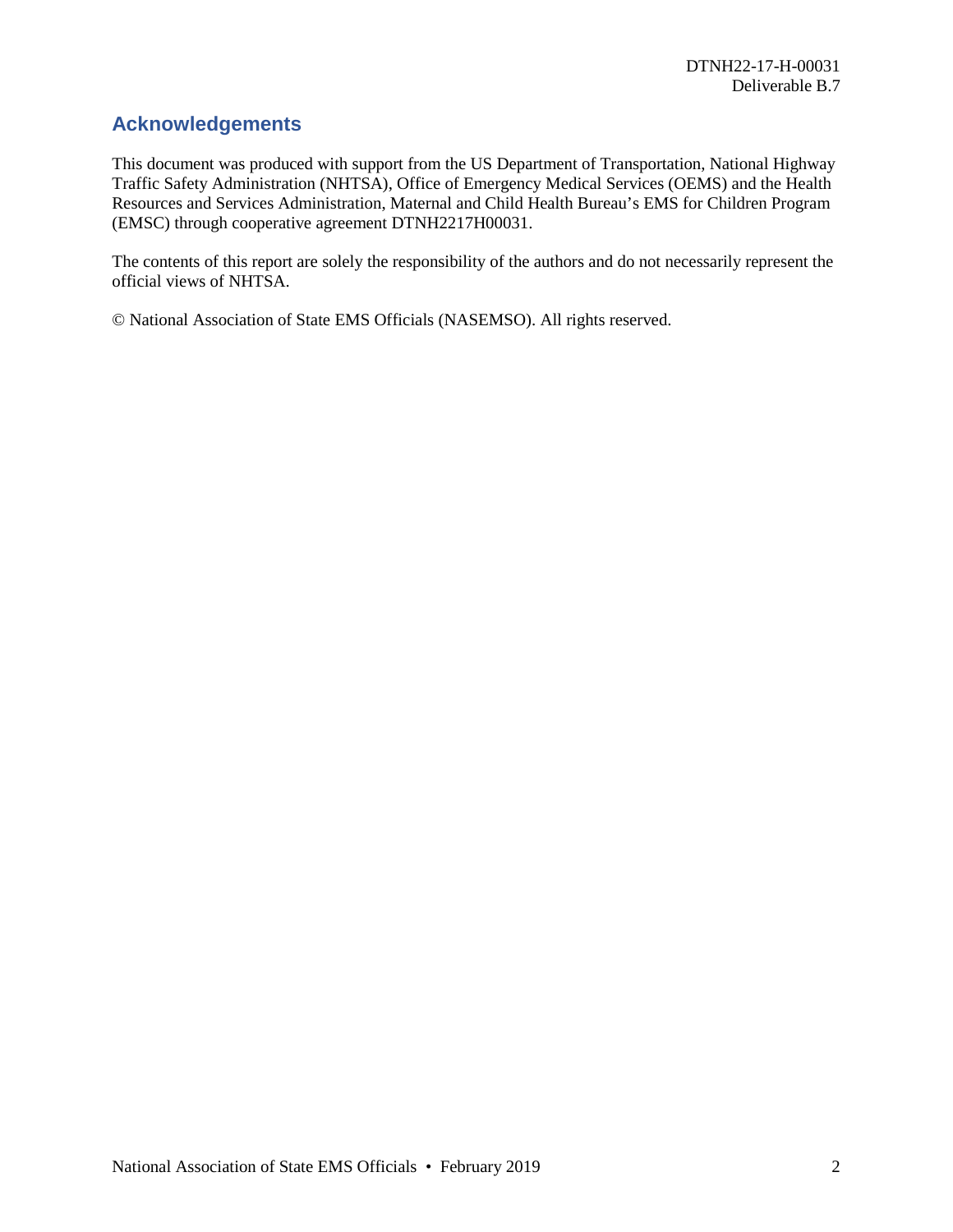# **Opioid Poisoning/Overdose**

## **Aliases**

Carfentanil, Darvocet®, Demerol®, Dilaudid®, drug abuse, EVZIO®, fentanyl, heroin, hydrocodone, hydromorphone, meperidine, methadone, morphine, naloxone, Narcan®, opiate, opioid, overdose, oxycodone, Oxycontin®, Percocet®, Percodan®, propoxyphene, Suboxone, U-47700, Vicodin®

## **Patient Care Goals**

- 1. Rapid recognition and intervention of a clinically significant opioid poisoning or overdose
- 2. Prevention of respiratory and/or cardiac arrest

## **Patient Presentation**

#### *Inclusion Criteria*

Patients decreased mental status, and respiratory depression of all age groups with known or suspected opioid use or abuse.

#### *Exclusion Criteria*

Patients with altered mental status exclusively from other causes (e.g. head injury, or hypoglycemia).

### **Patient Management**

- 1. Don appropriate  $PPE^{1,2}$
- 2. Be aware that unsecured hypodermic needles may be on scene and if so that there is a higher risk of needle sticks during the management of this patient population which may also have an increased incidence of blood-borne pathogens
- 3. Therapeutic interventions to support the patient's airway, breathing, and circulation should be initiated prior to or simultaneously with the administration of naloxone
- 4. If possible, identify specific substance (including immediate release versus sustained release), the route and time of exposure, and quantity
- 5. Obtain and document pertinent cardiovascular history or other prescribed medications for underlying disease
- 6. Naloxone, an opioid antagonist, should be administered to patients with respiratory depression in a suspected or confirmed opioid overdose
- 7. Naloxone administration via the intravenous (IV) route provides the most predictable bioavailability, flexibility in dosing/titration, and clinical response
- 8. Naloxone administration via the intranasal or intramuscular routes provide additional options of medication delivery
- 9. Intranasal and intramuscular dosing are similarly efficacious. Intranasal is preferred over intramuscular due to:
	- a. ability to titrate multiple smaller doses to avoid precipitating withdrawal
	- b. avoidance of provider risk of needle injury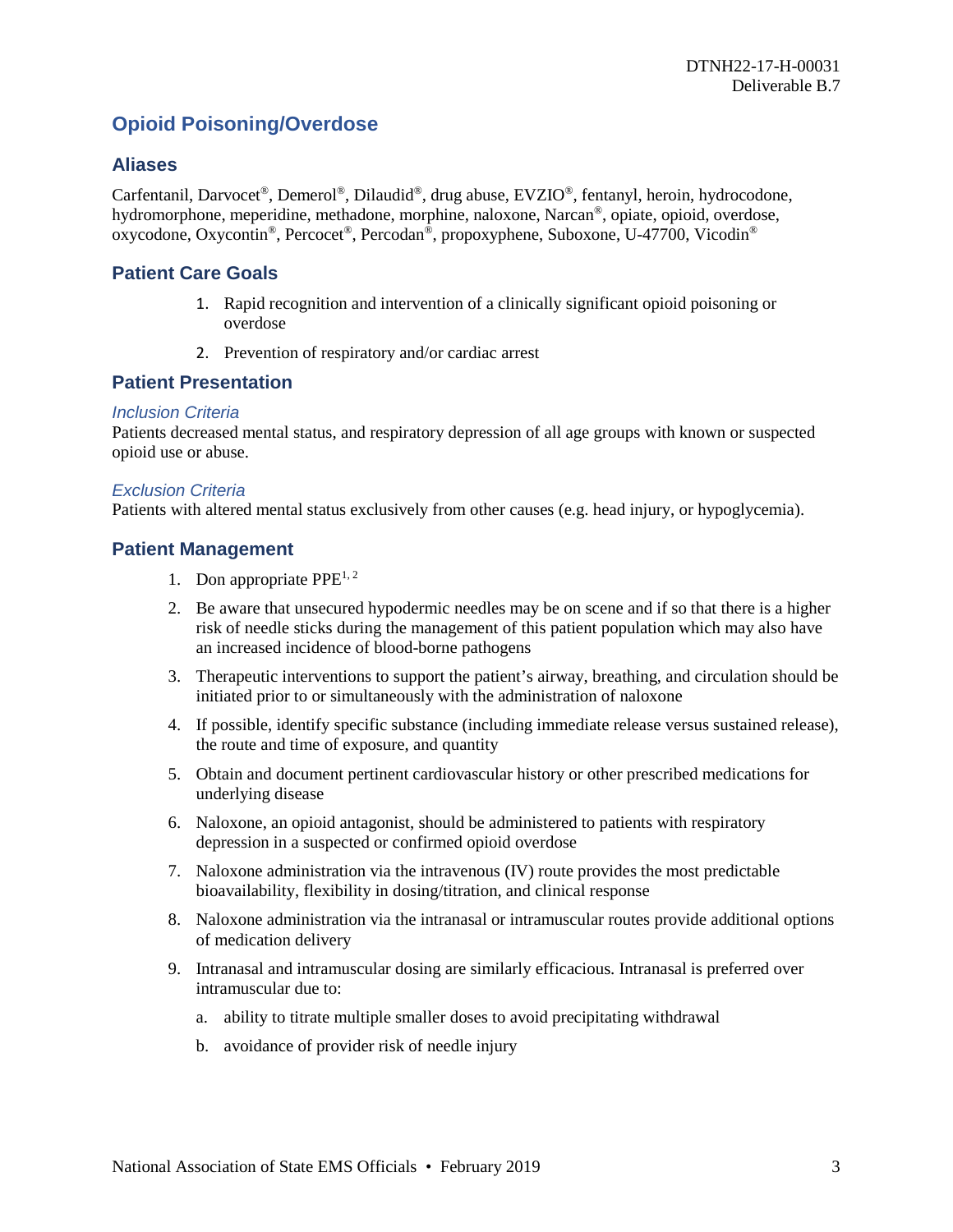10. If naloxone was administered to the patient prior to the arrival of EMS, obtain the dose and route through which it was administered and, if possible, bring the devices containing the dispensed naloxone with the patient along with all other medications on scene

## **Assessment**

- 1. Assess the patient's airway, breathing, circulation, and mental status
- 2. Support the patient's airway by positioning, oro- or nasopharyngeal airway adjuncts, oxygen administration, and ventilatory assistance with a bag valve mask if necessary
- 3. Assess the patient for other etiologies of altered mental status including hypoxia (pulse oximetry less than 94%), hypoglycemia, hypotension, and traumatic head injury
- 4. Legally prescribed opioids are also manufactured as an adhesive patch for transdermal absorption, and if found, should be removed from the skin

## **Treatments and Interventions**

- 1. Critical resuscitation (opening and/or maintaining the airway, provision of oxygen, ensuring adequate circulation) should be performed prior to or simultaneously with naloxone administration
- 2. If the patient has respiratory depression from a confirmed or suspected opioid overdose, consider naloxone administration
	- a. The administration of the initial dose or subsequent doses can be incrementally titrated until respiratory depression is reversed
- 3. Naloxone can be administered via the IV, IM, or IN routes
	- a. Adults: The typical initial adult dose ranges between 0.4-2 mg IV, IM or up to a dose of 4 mg IN
	- b. Pediatrics: The pediatric dose of naloxone is 0.1 mg/kg IV, IM, or IN
		- i. Maximum dose of 2 mg IV or IM
		- ii. Maximum dose of 4 mg IN
	- c. Naloxone provided to laypersons and non-medical first responders via public access programs or prescriptions may be provided in various pre-measured doses via an autoinjector, nasal spray, or in a needleless syringe with a mucosal atomization device
	- d. Naloxone nasal spray is manufactured in a single-use bottle
	- e. For the intranasal route when naloxone is administered via a needleless syringe (preferably with a mucosal atomization device), divide administration of the dose equally between the nostrils to a maximum of 1 mL per nostril
	- f. The administration of naloxone should be titrated until adequate respiratory effort is achieved. Titration is best achieved with IV or atomized syringe IN administration
	- g. Doses may be repeated every 2-5 minutes by the IV, IN and IM routes.
- 4. High-potency opioids [see **Key Considerations**] may require higher and/or more frequently administered doses of naloxone to reverse respiratory depression and/or to maintain adequate respirations
- 5. Regardless of the doses of naloxone administered, airway management with provision of adequate oxygenation and ventilation is the primary goal in patients with confirmed or suspected opioid overdose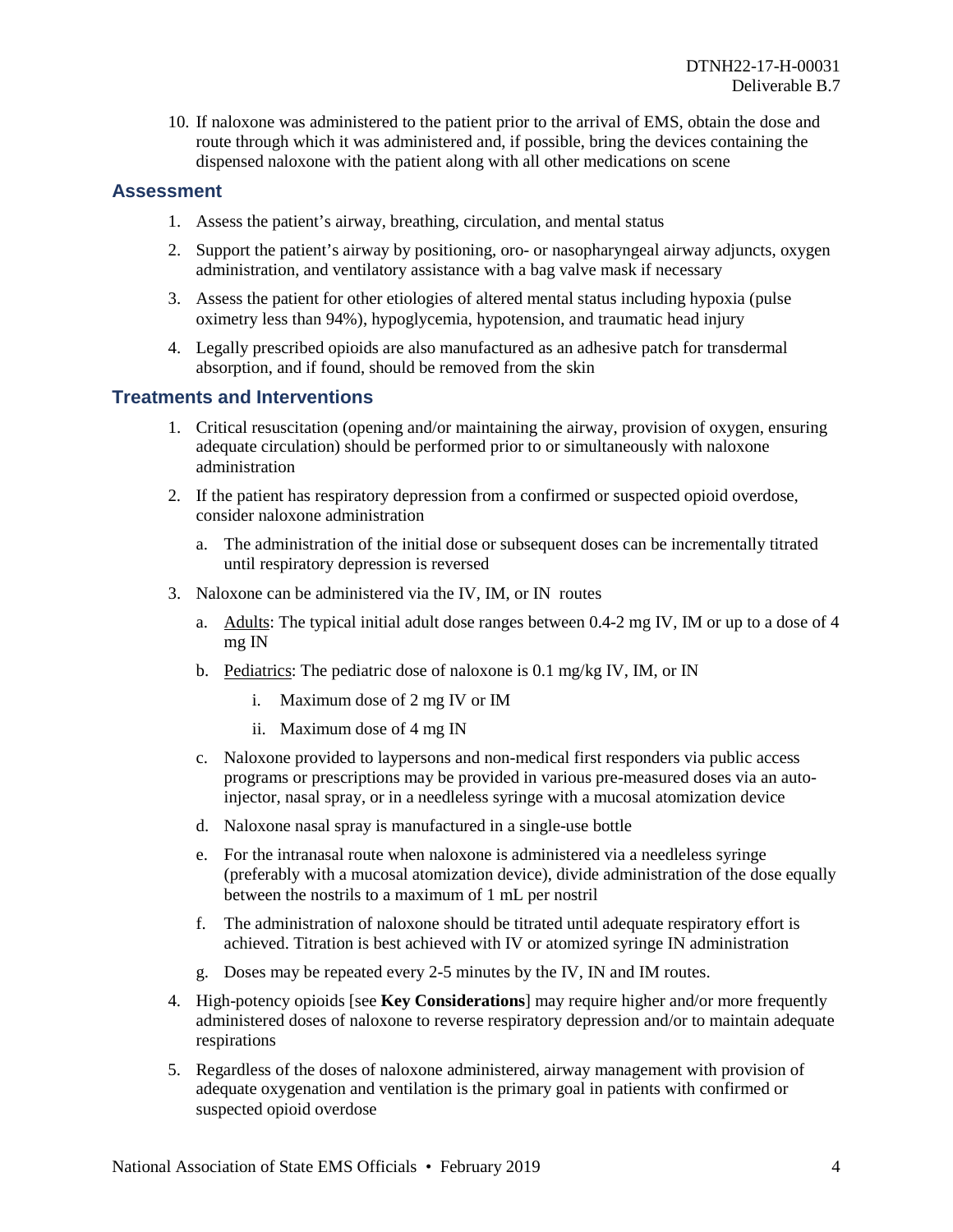# **Patient Safety Considerations**

- 1. Clinical duration of naloxone
	- a. The clinical opioid reversal effect of naloxone is limited and may end within an hour whereas opioids often have a duration of 4 hours or longer
	- b. Monitor the patient for recurrent respiratory depression and decreased mental status
- 2. Opioid withdrawal
	- a. Patients with altered mental status secondary to an opioid overdose may become agitated or violent following naloxone administration due to acute opioid withdrawal. Therefore, the goal is to use the lowest dose possible to restore spontaneous respirations but avoid precipitating withdrawal
	- b. Be prepared for this potential violent scenario and take the appropriate measures in advance to ensure and maintain scene safety
- 3. EMS providers should be prepared to initiate airway management before, during, and after naloxone administration and to provide appropriate airway support until the patient has adequate respiratory effort
- 4. Patient Transport
	- a. Shorter-acting opioids (heroin/fentanyl): patients with a prompt response should be encouraged to allow transport to an emergency department for observation and to begin engagement in treatment for opioid use disorder.
	- b. Longer-acting opioids (particularly overdoses of oral formulations): patients may exhibit a fairly rapid response to naloxone; however, these drugs pose a serious risk of re-sedation after the naloxone is metabolized. All such patients should be transported to an emergency department for monitoring, repeat naloxone, and further support as needed.
	- c. Patients with a slow or only partial response to naloxone may be suspected of ingesting a fentanyl analog or buprenorphine, or of the use of co-ingestants (alcohol, benzodiazepines, etc.). All such patients should be transported to an emergency department for monitoring, repeat naloxone administration, and further support as needed.
	- d. Patients who are alert and are considered to have capacity to refuse transport should all be encouraged to seek care immediately. If he/she refuses transport, a naloxone rescue kit should be left with the patient and family/friends as well as contact information for local treatment resources for opioid use disorder.

# **Notes and Educational Pearls**

#### *Key Considerations*

- 1. The essential feature of opioid overdose requiring EMS intervention is respiratory depression or apnea
- 2. Some opioids have additional toxic effects (e.g. methadone can produce QT prolongation, and tramadol can produce seizures)
- 3. Overuse and abuse of prescribed and illegal opioids has led to an increase in accidental and intentional opioid overdoses
- 4. DEA and Opioids: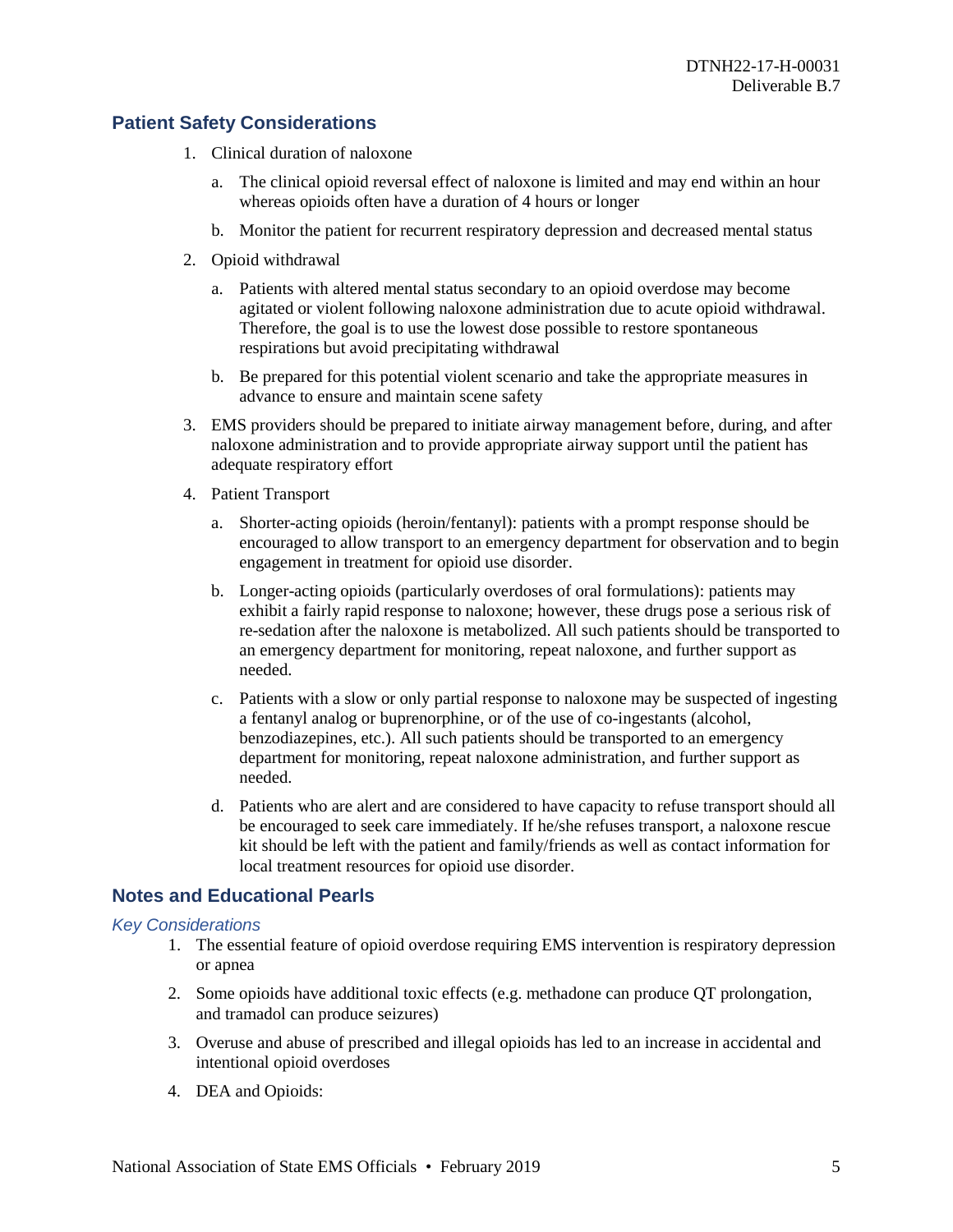- a. Legally prescribed opioids are controlled under the Drug Enforcement Administration (DEA)
- b. Opioids have a high potential for abuse, but have an accepted medical use in patient treatment and can be prescribed by a physician
- c. Frequent legally prescribed opioids include codeine, fentanyl, hydrocodone, morphine, hydromorphone, methadone, morphine, oxycodone, and oxymorphone
- d. Opioid derivatives, such as heroin, are illegal in the United States
- 5. Opioid combinations:
	- a. Some opioids are manufactured as a combination of analgesics with acetaminophen, acetylsalicylic acid (aspirin), or other substances
	- b. In the scenario of an overdose, there is a potential for multiple drug toxicities
	- c. Examples of opioid combination analgesics:
		- i. Vicodin<sup>®</sup> is a combination of acetaminophen and hydrocodone
		- ii. Percocet<sup>®</sup> is a combination of acetaminophen and oxycodone
		- iii. Percodan® is a combination of aspirin and oxycodone
		- iv. Suboxone® is a combination of buprenorphine and naloxone
- 6. High-potency opioids:
	- a. Fentanyl is 50-100 times more potent than morphine it is legally manufactured in an injectable and oral liquid, tablet, and transdermal (worn as a patch) forms; however, much of the fentanyl adulterating the heroin supply are illegal fentanyl analogs such as acetyl fentanyl
	- b. Carfentanil is 10,000 times more potent than morphine
		- i. It is legally manufactured in a liquid form; however, a powder or tablet is the most common form of this drug that is illegally produced
		- ii. In the concentration in which it is legally manufactured (3 mg/mL), an intramuscular dose of 2 mL of carfentanil will sedate an elephant
	- c. Synthetic opioids (e.g.  $W-18$ , are 10,000 times more potent than morphine) many synthetic opioids are not detectable by routine toxicology screening assays
- 7. The IV route most easily allows titration of the dose
- 8. The IN route has the benefit of no risk of needle stick to the provider
- 9. An IN dose should be administered while the provider obtains IV access
- 10. Patients with opioid overdose from fentanyl or fentanyl analogs may rapidly exhibit chest wall rigidity and require positive end expiratory pressure (PEEP), in addition to multiple and/or larger doses of naloxone, to achieve adequate ventilation
- 11. In responding to most suspected opioid overdoses, standard PPE medical gloves are sufficient protection
- 12. PPE that provides additional cutaneous, respiratory, or ocular protection (e.g. eye protection, fitted face masks, surgical gowns) may be considered when providing care in scenes where opioids may be present in the powdered, aerosolized, or liquid forms or in jurisdictions experiencing an increased incidence of overdose from high potency opioids.<sup>1,2</sup>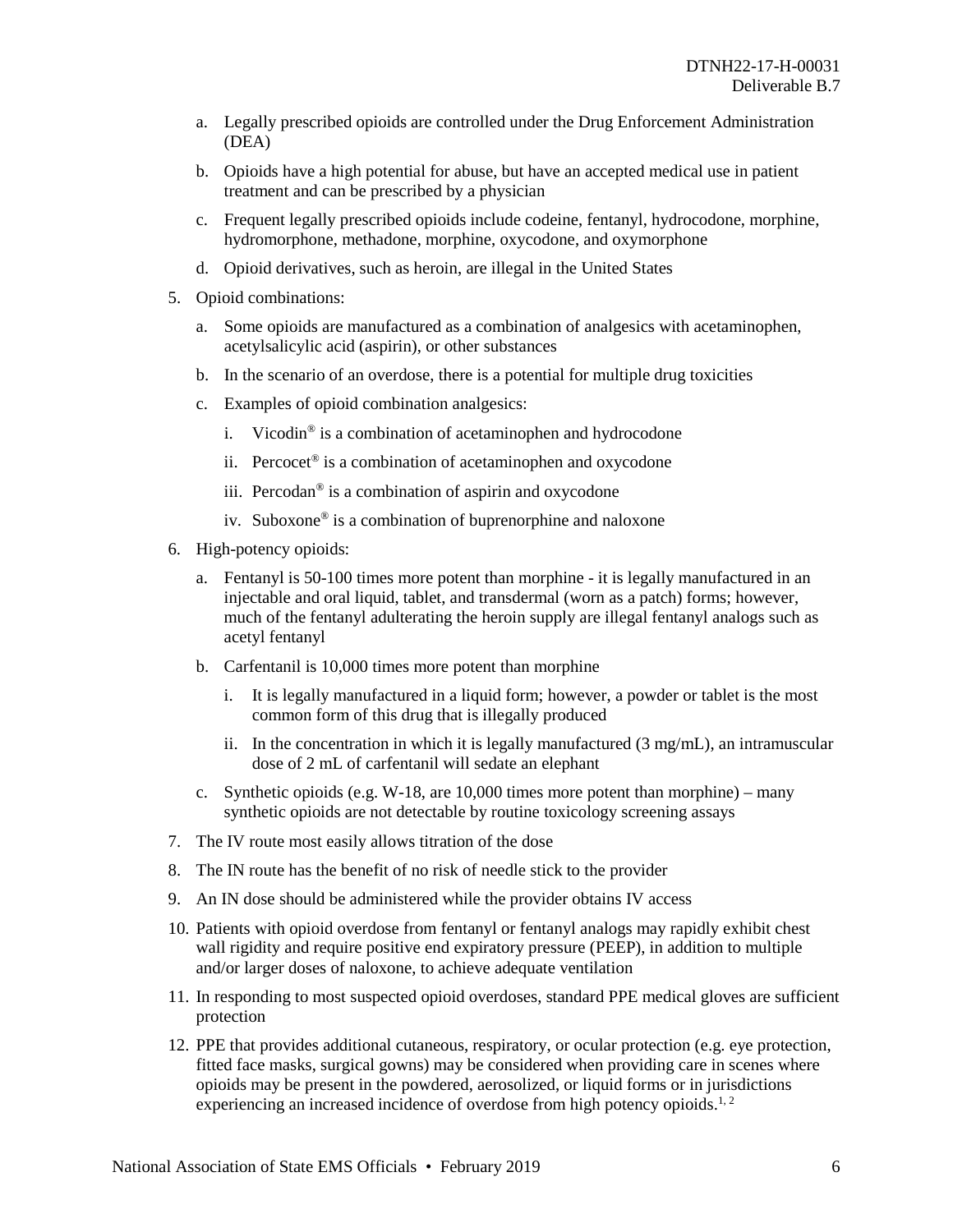#### *Pertinent Assessment Findings*

- 1. In the opioid overdose scenario, signs and symptoms include:
	- a. Respiratory depression
	- b. Decreased mental status
	- c. Miosis (pinpoint pupils) with the majority of opioids (e.g. mioisis is not a clinical finding in meperidine or propoxyphene overdoses)
- 2. Additional assessment precautions:
	- a. The risk of respiratory arrest with subsequent cardiac arrest from an opioid overdose as well as hypoxia (pulse oximetry *less than* 94%), hypercarbia, and aspiration may be increased when other substances such as alcohol, benzodiazepines, or other medications have also been taken by the patient
	- b. **Pediatric Considerations**: The signs and symptoms of an opioid overdose may also be seen in newborns who have been delivered from a mother with recent or chronic opioid use. Neonates who have been administered naloxone for respiratory depression due to presumed intrauterine opioid exposure may be narcotic dependent and should be monitored closely for seizures

## **Quality Improvement**

#### *Associated NEMSIS Protocol(s) (eProtocol.01)*

• 9914219 – Medical-Opioid Poisoning/Overdose

#### *Key Documentation Elements*

- Rapid and accurate identification of signs and symptoms of opioid poisoning
- Pulse oximetry (oxygen saturation) and, if available, capnometry or capnography
- Blood glucose assessment
- Naloxone dose and route of administration
- Clinical response to medication administration
- Number of doses of naloxone to achieve a clinical response

#### *Performance Measures*

- Increase in pulse oximetry after EMS care
- Increase in Glasgow Coma Scale (GCS) after EMS care
- Increase in respiratory rate after EMS care
- Patients with clinical opioid overdose who did not receive naloxone (under treatment)
- Patients without clinical opioid overdose who received naloxone (over treatment)
- Patients with clinical opioid overdose who received naloxone (appropriate treatment)
- Patients who were treated with naloxone who refused recommended transport to ED
- Patients with clinical opioid overdose who received ventilatory support within five minutes of first EMS unit's arrival on scene
- Patients who exhibit adverse effects after naloxone administration